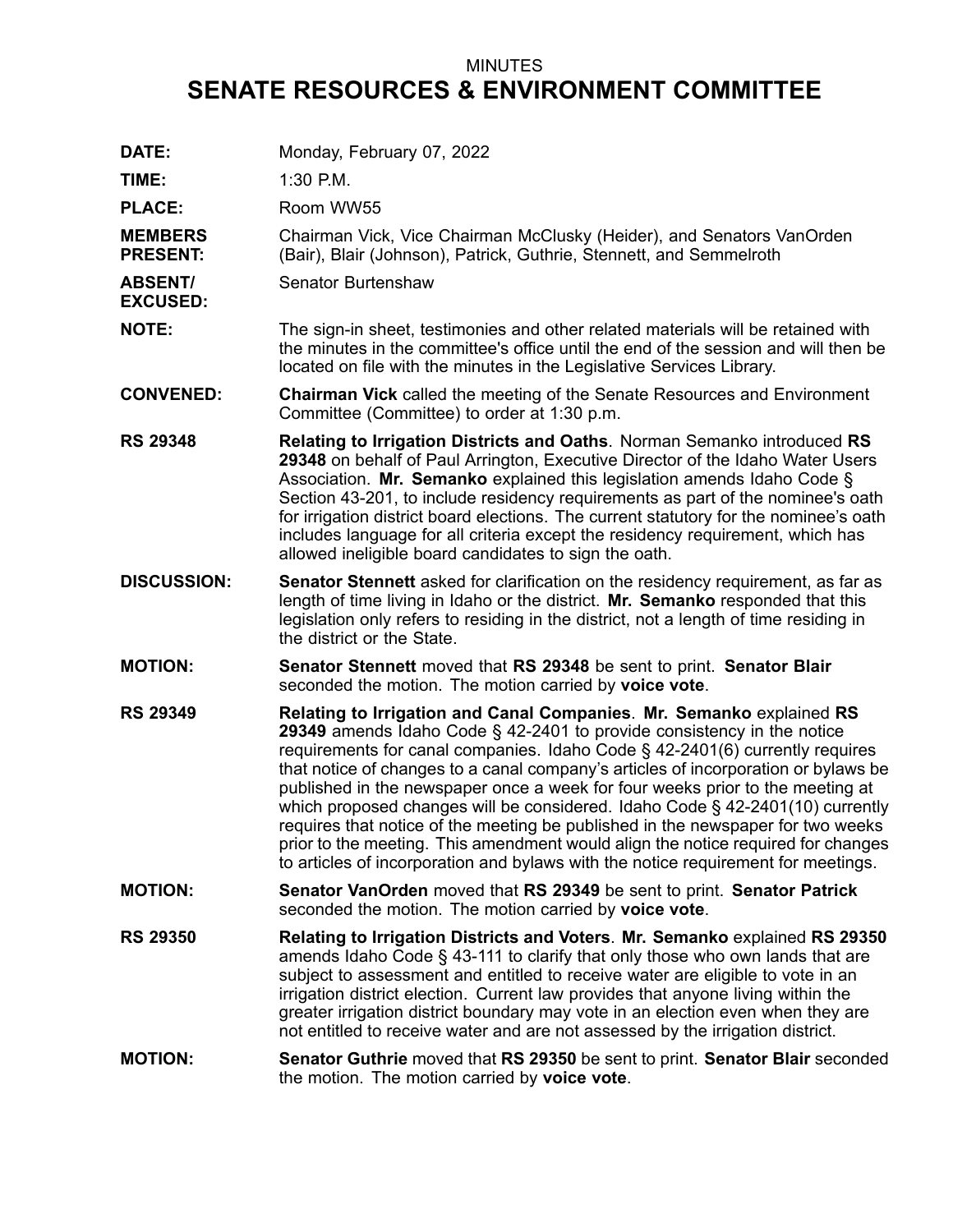- **RS 29351 Relating to Real Property**. **Mr. Semanko** explained **RS 29351** creates new Idaho Code § 55-616, which outlines what happens with water rights and entitlements when <sup>a</sup> property changes hands. The bill codifies existing common law and practice relating the conveyance of water rights and entitlements, including that all appurtenant water rights are conveyed unless expressly retained by the seller. In addition, all entitlements to receive water from an irrigation district, city irrigation system, or canal company are conveyed as are the obligations associated with membership in <sup>a</sup> ground water district.
- **DISCUSSION: Senator Patrick** asked for clarification on the buying and selling of water rights when they do not go with the land, and if that would continue to be acceptable under this legislation. **Mr. Semanko** answered yes. He referred to Line 33, "a transfer of real property that is entitled to receive water from the water rights of <sup>a</sup> canal company, ditch company, association, or other water delivery entity, passes the rights and obligations of the property relative to the entity's distribution of water and assessments, subject to the bylaws of the water delivery entity." **Mr. Semanko** stated those bylaws will, in most cases, allow this kind of transfer, subject to board approval.

**Senator Guthrie** asked for confirmation that under this legislation, the default would be that the water goes with the land, unless specified otherwise. **Mr. Semanko** responded that this is correct.

**MOTION: Senator Blair** moved that **RS 29351** be sent to print. **Senator Stennett** seconded the motion. The motion carried by **voice vote**.

**GUBERNATORIAL Senator Patrick** moved to send the gubernatorial appointment of Mr. David **APPOINTMENT VOTE:** Bobbitt to the Idaho Fish and Game Commission to the floor with recommendation that he be confirmed by the Senate. **Senator Guthrie** seconded the motion. The motion carried by **voice vote**. Senator Riggs will carry the appointment on the floor.

**GUBERNATORIAL Senator Guthrie** moved to send the gubernatorial appointment of Mr. **APPOINTMENT VOTE:** Mike Edmondson to the Office of Species Conservation to the floor with recommendation that he be confirmed by the Senate. **Senator Stennett** seconded the motion. The motion carried by **voice vote**. Senator Patrick will carry the appointment on the floor.

**MINUTES APPROVAL: Senator Semmelroth** moved to approve the Minutes of January 24, 2022. **Senator Stennett** seconded the motion. The motion carried by **voice vote**.

**PRESENTATION: American Rescue Plan Act (ARPA) Funding of Wastewater and Drinking Water Projects**. **Alex Adams**, Administrator, Division of Fiscal Management (DFM), presented an overview of ARPA, and reviewed the Governor's recommendations relative to how to spend ARPA funds on natural resources related projects. (Attachment 1)

> **Mr. Adams** provided some details on the Governor's recommendations (Attachment 1, page 6). Funding for the first three areas, recharge and water storage projects, water quality and remediation, and local drinking and wastewater, would be overseen by the Idaho Department of Water Resources (IDWR). Funding for outdoor recreation projects would be overseen by the Idaho Department of Parks and Recreation (IDPR).

Requested funding for recharge and water storage projects would fully fund the Anderson Ranch dam raising, the Mountain Home Air Force Base pipeline project, and the upper Snake River recharge projects.

Requested funding for water quality and remediation projects would primarily be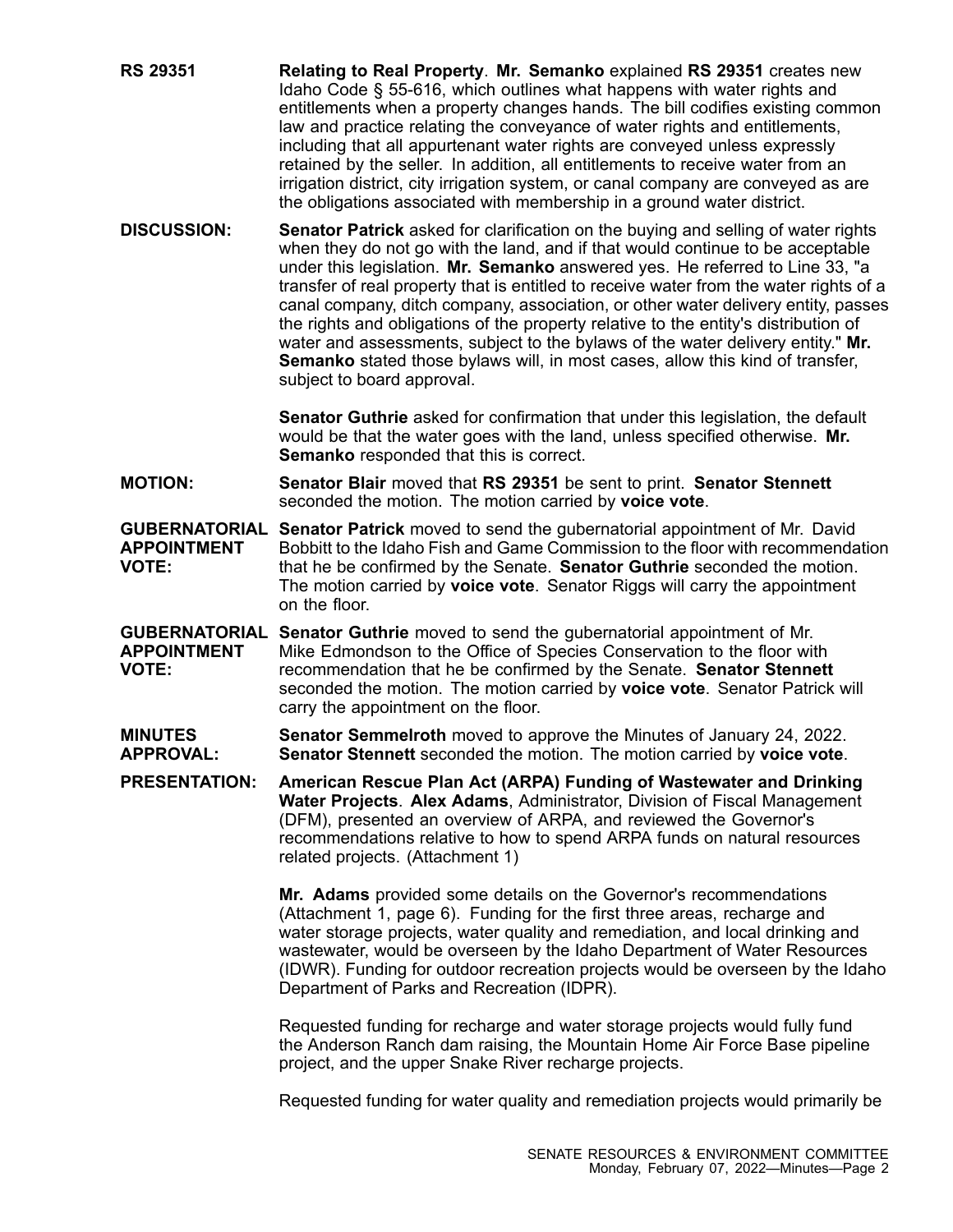for Coeur d'Alene Lake cleanup. The Coeur d'Alene Lake Advisory Committee submitted \$20 or \$30 million worth of projects. Funding would also be for abandoned mine cleanup, such as cleanup at the Triumph Mine site, or projects of this nature.

**Mr. Adams** stated the majority of states are allocating ARPA resources towards local drinking and wastewater projects. He explained that ARPA funding is structured like grants and projects have to be completed by December 2026, so the Legislature has to obligate the funds by 2024. As there is <sup>a</sup> long lead time for these kinds of projects, funded projects should be "shovel ready" projects that can start soon and be completed on time. Due to the significant response to <sup>a</sup> letter of intent sent by the Department of Environmental Quality (DEQ), the Governor recommended \$300 million go to DEQ, who would use their existing processes to prioritize how best to spend that \$300 million. The prioritization criteria would be the project's ability to be completed by December 2026 with top priority going to communities with the least ability to pay. Ability to pay would be determined by factors such as the size of the system, the number of users on the system, monthly user rates, tax base, median income, and readiness to proceed.

**Mr. Adams** stated the Governor recommended \$45 million for outdoor recreation. The Governor recommends this for increased access as well as deferred maintenance. Funding would increase the number of campsites statewide by 12.6 percent and the number of day use areas by 10 percent. It would also address the \$75 million deferred maintenance backlog for everything from showers to trails.

**DISCUSSION: Chairman Vick** asked how "shovel ready" projects will be determined. **Mr. Adams** stated it is likely that applicants will be required to attest that their project can be completed by 2026. DEQ will also review where applicants are in the design process based on completed design work as well as environmental impact studies. They will use this criteria to determine if they are likely to complete their project by the deadline. **Jess Byrne**, Director for DEQ, added that representatives from his office already work closely with the systems that are seeking this funding. DEQ is reaching out to the ones that completed letters of interest to determine more details on each project and the likelihood that they can be completed by 2026. **Chairman Vick** asked if funds required money from communities in order to participate. **Mr. Byrne** responded that they do not, although ARPA grants may not provide 100 percent funding.

> **Senator Patrick** asked about the financial risk to applicants who, if they are far along in the design process, have already spent <sup>a</sup> good deal of money. **Mr. Byrne** responded it is unlikely that they will have <sup>a</sup> clear criteria for "shovel ready", but the further along the project is in the planning and engineering process, the more likely it is that it could be funded. He added that DFM used two million of ARPA money appropriated by the Legislature last year to fund planning grants, and this may be why they saw <sup>a</sup> high number of construction grant applications this year.

> **Senator Guthrie** asked about the deadline for ARPA funding applications. **Mr. Byrne** stated their letter of interest solicitation period already closed for this cycle. If they open another cycle will depend on funding allocated by the Legislature. **Mr. Guthrie** asked who would be financially liable if ARPA funded projects were not completed on time. **Mr. Byrne** stated the Treasury was clear that the State would be liable for funds to applicants that did not meet the deadline. **Mr. Adams** added that the deadline could be flexible if the State is able to document circumstances beyond their control and demonstrate <sup>a</sup> good faith effort to meet the deadline. **Senator Guthrie** asked if the State or another entity would be liable. **Mr. Adams** responded that details on how grants are structured have not been determined.